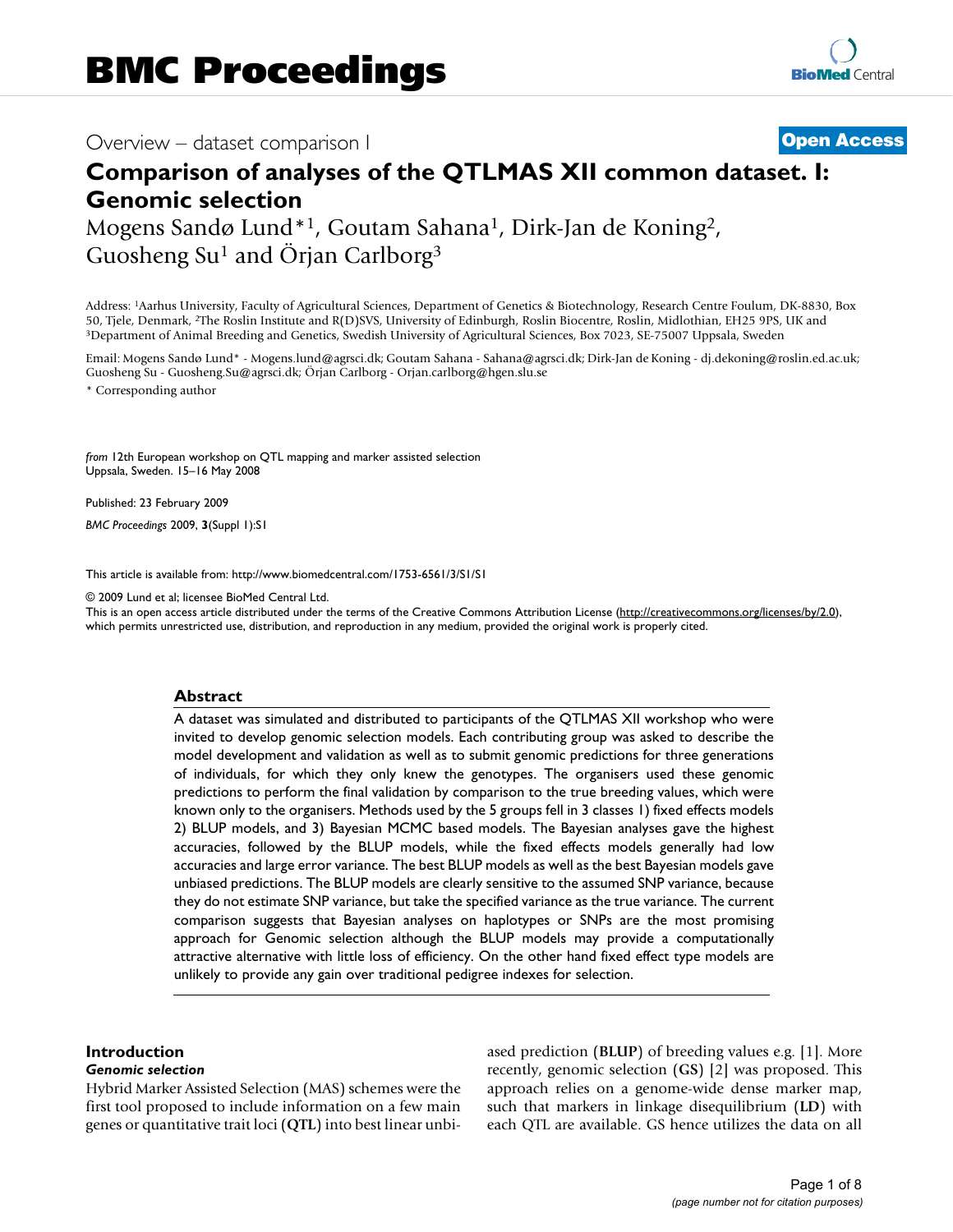available markers to produce genomic estimated breeding values (**GEBV**) by summing the effects of all small chromosome segments characterized by their marker alleles. Because predictions using GS are based on marker associations and not pedigree information, the requirement to have phenotypes on selection candidates or their close relatives is relaxed and a breeding value can be obtained as soon as the genotypes are available. As a result, the method has the potential to increase genetic progress as well as reducing costs [3]. In breeding schemes with long generation intervals (e.g. cattle) the increase will mainly be a consequence of shortening the interval. In breeding schemes with shorter generation intervals the genetic gain may be increased due to higher accuracies of breeding values at the time of selection. With new genotyping technologies becoming available for livestock species (eg. Bovine50 Bead Chip<http://www.illumin.com>), GS is now becoming a very attractive approach to predict breeding values.

Several statistical methods have been proposed to be used in genomic prediction models [2,4]. Apart from the specific models used, the prediction of genomic breeding values also involve steps of data editing, choice of response variable, utilization of marker information, and model validation.

The aim of this study was to compare approaches used to predict genomic breeding values in a situation that mimics real life. This was done by distributing genotypic data, phenotypic data, and pedigree information, but not the true breeding values to participants of the QTL-MAS XII workshop. Participants then applied various approaches to predict genomic breeding values for three generations of non-phenotyped individuals. The organisers then compared the predictions with true simulated breeding values.

#### **Methods**

# *Simulation of data*

#### *Pedigree*

The pedigree was simulated in three parts as illustrated in Figure 1. First a historic population was simulated with 50 generations without records  $(G<sub>h1</sub>$  to  $G<sub>h50</sub>)$ , followed by 4 generations ( $G_{t1}$  to  $G_{t4}$ ; the training set), with both genotype and phenotype records, and finally the last 3 generations ( $G_{v1}$  to  $G_{v3}$ ; the validation set) were only genotypes and true breeding values were generated. The historic population was created by 100 founder individuals (50 males and 50 females) in generations  $G_{h1}$ . For each of the subsequent 50 generations, 50 males and 50 females were produced by randomly sampling parents from the previous generation. The base generation of the recorded pedigree  $(G<sub>t1</sub>)$  had 15 males and 150 females. The parents for these were sampled randomly from individuals in  $G_{h50}$ . Each male was mated to 10 females and each mating pair produced 10 offspring. This created a fullsib-halfsib design, in which each male had 100 progeny and each female had 10 progeny and a total of 1500 individuals per generation. In the following 5 generations ( $G_t$ <sub>2</sub> to  $G_{t4}$  and  $G_{v1}$  to  $G_{v2}$ ), 15 males and 150 females were selected randomly to be parents of the next generation and the same mating design was repeated. In the last 3 generations  $(G_{v1}$  to  $G_{v3})$  400 of the 1500 individuals were selected randomly to be genotyped. The resulting 1200 individuals constitute the validation set.

#### *Marker and QTL*

Marker alleles were sampled for 6000 biallelic loci on 6 chromosomes (1000 markers on each chromosome) with 0.1 cM between adjacent loci. In the founder individuals  $(G<sub>h1</sub>)$ , the two alleles at each marker locus were sampled with equal probabilities. Recombination was sampled according to Haldane's mapping function [5]. A total of 48 QTL were simulated. QTL positions were sampled under the assumption of a multinomial distribution of genes across the genome. The multinomial distribution used was based on the genetic map of the mouse genome [6]. The allele substitution effects of the QTL were drawn from a gamma distribution with scale parameter ( $\alpha$ ) 5.4 and shape parameter  $(\beta)$  0.42 following [7]. We wanted to control the genetic effects and genomic location of four QTL. To achieve this, we replaced four of the 48 QTL that were closest to the desired locations with QTL of predefined effects. The allele substitution effects of these four fixed QTL were standardized based on their individual allelic frequencies in the last generation of the historic



# **Figure 1**

**Design of the simulation study**. <sup>1</sup>Data provided to participants. 2400 individuals sampled randomly in each generation from population of 1500. 3True breeding values known only to organisers for validation. Numbers in parenthesis is the number of parents for the next generation.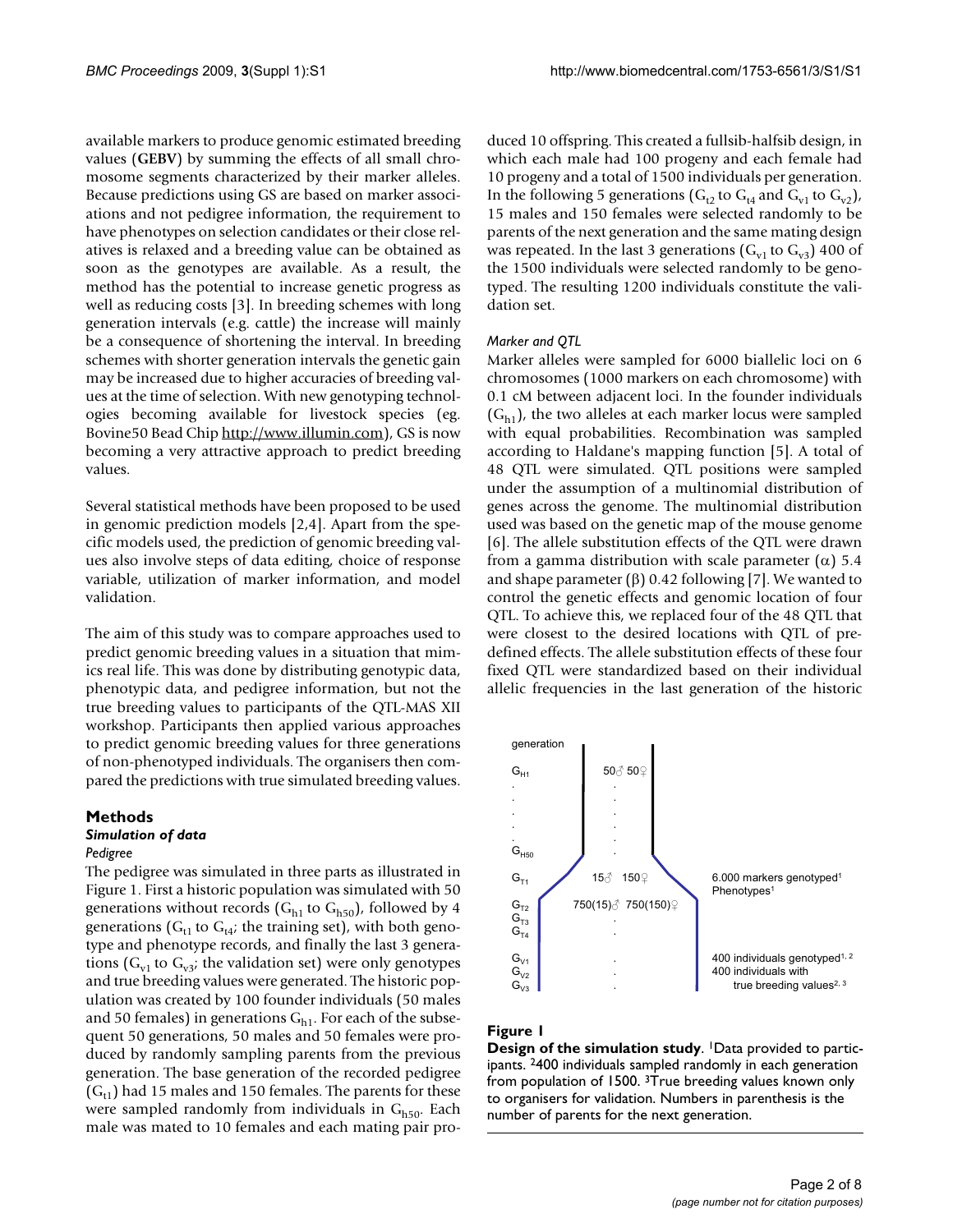pedigree, so that each of these QTL explains a predefined percentage of the genetic variance. Positions and allele substitution effects and contribution to genetic and phenotypic variance for each QTL is available at [http://](http://www.computationalgenetics.se/QTLMAS08/QTLMAS/DATA_files/QTLMAS_simulated_effects.pdf) [www.computationalgenetics.se/QTLMAS08/QTLMAS/](http://www.computationalgenetics.se/QTLMAS08/QTLMAS/DATA_files/QTLMAS_simulated_effects.pdf) [DATA\\_files/QTLMAS\\_simulated\\_effects.pdf](http://www.computationalgenetics.se/QTLMAS08/QTLMAS/DATA_files/QTLMAS_simulated_effects.pdf)

# *Phenotype*

The phenotypes were obtained as the cumulative effects of the 44 randomly drawn QTL, the 4 defined QTL, and a random residual. First, the effects of the 44 random-QTL were summed. The effect was standardized to mean 0 and variance 1. Then the effects of four fixed QTL were added to constitute the total genetic effect. The residual variance was defined to obtain a heritability of 0.30. The individuals' phenotypes were derived as the sum of the individuals' genetic value and a random residual drawn from a normal distribution with mean zero and variance equal to the residual variance.

# *Validation of prediction models*

Participants of the QTLMAS XII workshop were provided pedigree, phenotypic, and genomic data on the 4665 individuals of generations  $G_{t1}$  to  $G_{t4}$  and only pedigree and genomic data on generations  $G_{v1}$  to  $G_{v3}$ . Using these data, they used various models to estimate GEBVs for individuals in generations  $G_{v1}$  to  $G_{v3}$ . The properties of the reported GEBVs were then assessed by three different criteria to relate the GEBVs reported by the workshop participants and the true breeding values (TBV), which were only known by the organisers of the workshop.

The first criterion was the accuracy of the GEBVs as a measure of their predictive ability. Accuracies were calculated as the correlation between GEBVs and TBVs. The second criterion was the bias of the GEBVs, assessed as the coefficients of regressing TBVs on GEBVs. A regression coefficient close to 1 indicates that predictions are unbiased. The third criterion was the rank correlations between GEBVs and TBVs in the top 10% of individuals ranked on TBVs.

# *Genomic selection models*

A range of different statistical methods were used by QTL-MAS XII participants to analyse the simulated data. Some participants have provided GEBVs from all their investigated models to the organisers while some have provided GEBVs from selected models only. According to the properties of the models for which GEBVs have been provided, they can be classified into three categories: 1) fixed effect models, 2) BLUP based models with random marker effects, and 3) Bayesian MCMC based models with a mixture of some markers attributed a large variance and the majority attributed a small variance. Different characteristics of the models used and relation to the model specifications in the contributed papers are shown in Table 1 for the fixed effect models, in Table 2 for the BLUP based models, and in Table 3 for the Bayesian models. Except for models  $GP_{BLUP11}$ ,  $GP_{BLUP12}$ , and  $GP_{BLUP16}$  the provided phenotypes were used as the response variable in the analyses. Only models GP<sub>Bayes1</sub> and GP<sub>Bayes3</sub> included a polygenic effect in the model and only models  $GP_{Bayes1}$ ,  $GP_{\text{Bayes3}}$ , and  $GP_{\text{Bayes5}}$  used haplotype information.

# **Results and discussion**

In generations 1–7, the mean minor allele frequency (**MAF**) of markers was 0.298. The cumulative distribution of MAF in Figure 2 shows a rather equal distribution, which is a consequence of random drift over the 50 generations from the original starting values of 0.5 for each locus. For 38 marker loci one allele was fixed. The mean linkage disequilibrium (r2) between adjacent SNPs was 0.20 and the median was 0.11. This may be relatively low compared to other simulation studies that often use 1000 generations of random mating. On the other hand, the LD achieved in this paper seems very comparable to the realised values from real data analysis. For markers with a distance around 0.1 Mb the average R2 was 0.14 and 0.22 in different breeds and studies [8-10].

# *Fixed effect models*

Only one contribution [11] used fixed effects models to predict GEBVs of the simulated data. They used 4 different sets of SNPs in the prediction models ranging from using all 6000 SNPs, every 5th SNP, every 10th SNP, every 20th SNP or setting a MAF of 0.2. As expected, the model fit improved as more SNPs were fitted in the training set [11]. However, the predictive ability of the models in the validation dataset decreased with more SNPs in the model (Table 4). Using all 6000 SNPs resulted in a correlation between GEBVs and TBVs (averaged over generations  $G<sub>v1</sub>$ to  $G_{v3}$ ) of 0.16 compared to a correlation of 0.56 with 300 SNPs.

All evaluated fixed effects models overestimated breeding values severely (Table 4). The regression coefficients of TBVs on GEBVs were between 0.03 and 0.53 averaged over generations  $G_{v1}$  to  $G_{v3}$ . The biases increased with the number of markers in the model and were particularly strong when all SNPs were used. Table 4 shows that the

**Table 1: Fixed effects models, their name in the contributed paper, and number of SNPs fitted.**

| Model                                                          | Model [reference]                                     | <b>Number of markers</b> |
|----------------------------------------------------------------|-------------------------------------------------------|--------------------------|
| GP <sub>Fix1</sub><br>GP <sub>Fix2</sub>                       | GBV(1)6000 [11]<br>GBV(1)3328 [11]<br>GBV(1)1200 [11] | 6000<br>3328<br>1200     |
| GP <sub>Fix3</sub><br>GP <sub>Fix4</sub><br>GP <sub>Fix5</sub> | GBV(1)600 [11]<br>GBV(1)300 [11]                      | 600<br>300               |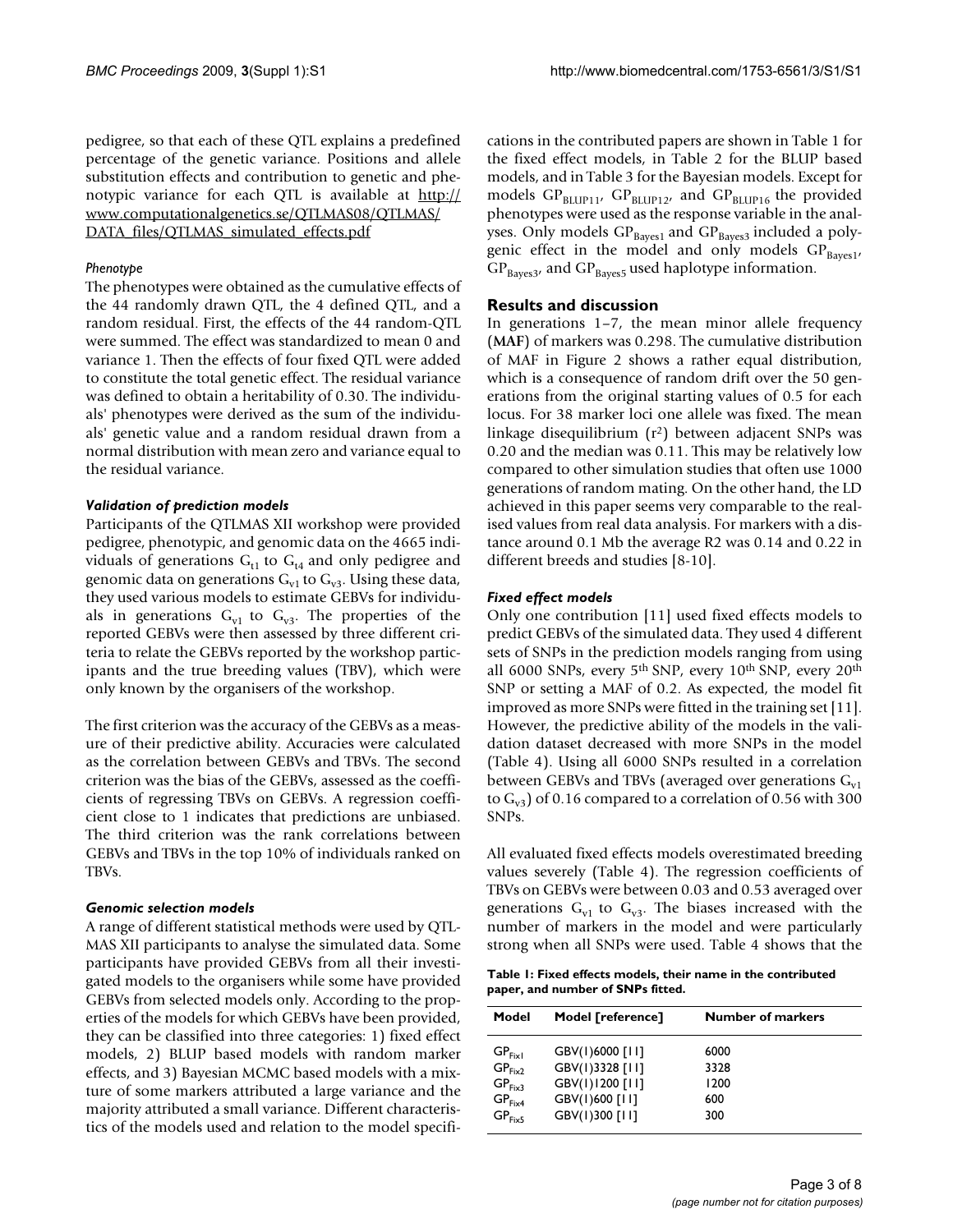| Model                           | Model [reference] | <b>Number of markers</b> | <b>SNP</b> variance           | <b>Respons variable</b> |
|---------------------------------|-------------------|--------------------------|-------------------------------|-------------------------|
| $\mathsf{GP}_{\mathsf{BLUPI}}$  | GBV(3)3328 [11]   | 3328                     | $\sigma^2$                    | Phenotype               |
| $\mathsf{GP}_{\mathsf{BLUP2}}$  | GBV(3)1200 [11]   | 1200                     | $\sigma^2$ <sub>G</sub>       | Phenotype               |
| $\text{GP}_{\text{BLUP3}}$      | GBV(3)600 [11]    | 600                      | $\sigma^2$                    | Phenotype               |
| $\mathsf{GP}_{\mathsf{BLUP4}}$  | GBV(3)300 [11]    | 300                      | $\sigma^2$ <sub>G</sub>       | Phenotype               |
| $\text{GP}_{\text{BLUP5}}$      | GBV(4)3328 [11]   | 3328                     | $\sigma^2$ <sub>G</sub> /3328 | Phenotype               |
| $\text{GP}_{\text{BLUP6}}$      | GBV(4)1200 [11]   | 1200                     | $\sigma^2$ <sub>G</sub> /1200 | Phenotype               |
| $\mathsf{GP}_{\mathsf{BLUP7}}$  | GBV(4)600 [11]    | 600                      | $\sigma^2$ <sub>G</sub> /600  | Phenotype               |
| $\text{GP}_{\text{BLUP8}}$      | GBV(4)300 [11]    | 300                      | $\sigma^2$ <sub>G</sub> /300  | Phenotype               |
| $\mathsf{GP}_{\mathsf{BLUP9}}$  | GEBVI [14]        | 595                      | $\sigma^2$                    | Phenotype               |
| $\mathsf{GP}_{\mathsf{BLUP10}}$ | GEBV2 [14]        | 595                      | $\sigma^2$ <sub>G</sub> /595  | Phenotype               |
| $\mathsf{GP}_{\mathsf{BLUPII}}$ | GEBV3 [14]        | 618                      | $\sigma^2$ <sub>G</sub>       | EBV                     |
| $GP$ <sub>BLUP12</sub>          | GEBV4 [14]        | 618                      | $\sigma^2$ <sub>G</sub> /618  | EBV                     |
| $GP_{BLUP13}$                   | BLUPI[15]         | 6000                     | $\sigma^2$                    | Phenotype               |
| $\mathsf{GP}_{\mathsf{BLUP14}}$ | <b>BLUP2</b> [15] | 6000                     | $\sigma^2$ <sub>C</sub> /6000 | Phenotype               |
| $GP_{BLUP15}$                   | RR2* [15]         | 6000                     | Ridge coefficient             | Phenotype               |
| $GP_{BLUP16}$                   | RR2* [15]         | 6000                     | Ridge coefficient             | EBV                     |

**Table 2: Random effects BLUP models, their name in the contributed paper, assumed SNP variance and response variable used.**

rank correlations drop dramatically with the inclusion of more markers in the model. This means that the low regression coefficient for this model was not only due to a scaling effect. In the worst case more parameters are fitted than available observations, which lead to a serious overfitting of data. This is known to result in unstable prediction with large prediction errors [12]. As a result, the overfitted model had poor predictive ability for the data beyond the training set, resulting in a large variance of GEBVs. These results are well in line with the original observation of [2], where it was found that using a least squares approach leads to biased GEBVs and poor predictive ability. On the other hand [13] found relatively good results using fixed regression models, if markers were selected based on associations to the phenotypes and a liberal significance threshold. This indicates that fixed effects models could be more useful that the current simulations indicated, if a procedure is used that balance the problems of over-fitting data and selecting SNPs with overestimated effects.

# *Random effect models*

Three contributions presented GEBVs from BLUP models fitting SNPs as random effects. In two studies [11,14] the variance explained by each SNP was given as either the total genetic variance  $(\sigma^2_G)$  or the total genetic variance divided by the number of SNPs ( $\sigma^2$ <sub>G</sub>/N<sub>SNPs</sub>). It was apparent that models using  $\sigma^2$ <sub>G</sub> lead to results similar to those from the fixed effects models. This is most apparent when comparing least squares models  $GP<sub>Fix2</sub> - GP<sub>Fix5</sub>$  ([11]; Table 4) to BLUP models  $GP_{BLUP1} - GP_{BLUP4}$  ([11]; Table 5), where correlations and regression coefficients are very similar when the same number of SNPs were used. When  $\sigma^2$ <sub>G</sub>/N<sub>SNPs</sub> was used instead, the models performed much better. This is apparent when comparing accuracies from models  $GP_{BLUP1}$  to  $GP_{BLUP4}$  with those from models  $GP_{\text{BLUP5}}$  to  $GP_{\text{BLUP8}}$ . The correlation between GEBVs and TBVs increased from 0.23 to 0.75 when 3328 SNPs were used ( $GP_{BLUP1}$  and  $GP_{BLUP5}$ ) and from 0.56 to 0.61 when only 300 SNPs were used ( $GP_{\text{BLIP4}}$  and  $GP_{\text{BLIP8}}$ ). When using this variance, the SNP effects are regressed considerably more towards zero, which leads to virtually unbiased estimates for the models with more than 600 SNPs.

The effect of the assumed variance explained by each SNP on the accuracy of GEBV can also be seen in the other two contributions. In the contribution [14] GEBV were obtained from a BLUP model with the variance either  $\sigma^2$ <sub>G</sub> or  $\sigma^2$ <sub>G</sub>/N<sub>SNPs</sub>. Here the correlation between TBVs and

**Table 3: Bayesian models, their name in the contributed paper, assumptions on SNP effects and polygenic effects.**

| Model                          | Model [reference] | <b>SNP</b> effect | <b>Polygenic effect</b>  | Number of QTL assumed apriori |
|--------------------------------|-------------------|-------------------|--------------------------|-------------------------------|
| $GP_{Bayes1}$                  | HAP_POL [16]      | IBD               |                          | 30                            |
| $GP_{Bayes2}$                  | HAP_NOPOL [16]    | IBD               |                          | 30                            |
| $GP_{Bayes3}$                  | SNP_POL [16]      | Single SNP        |                          | 30                            |
|                                | SNP_NOPOL [16]    | Single SNP        | -                        | 30                            |
| $GP_{Bayes4}$<br>$GP_{Bayes5}$ | Scenario II [17]  | 5 SNP haplotype   | $\overline{\phantom{a}}$ | 12                            |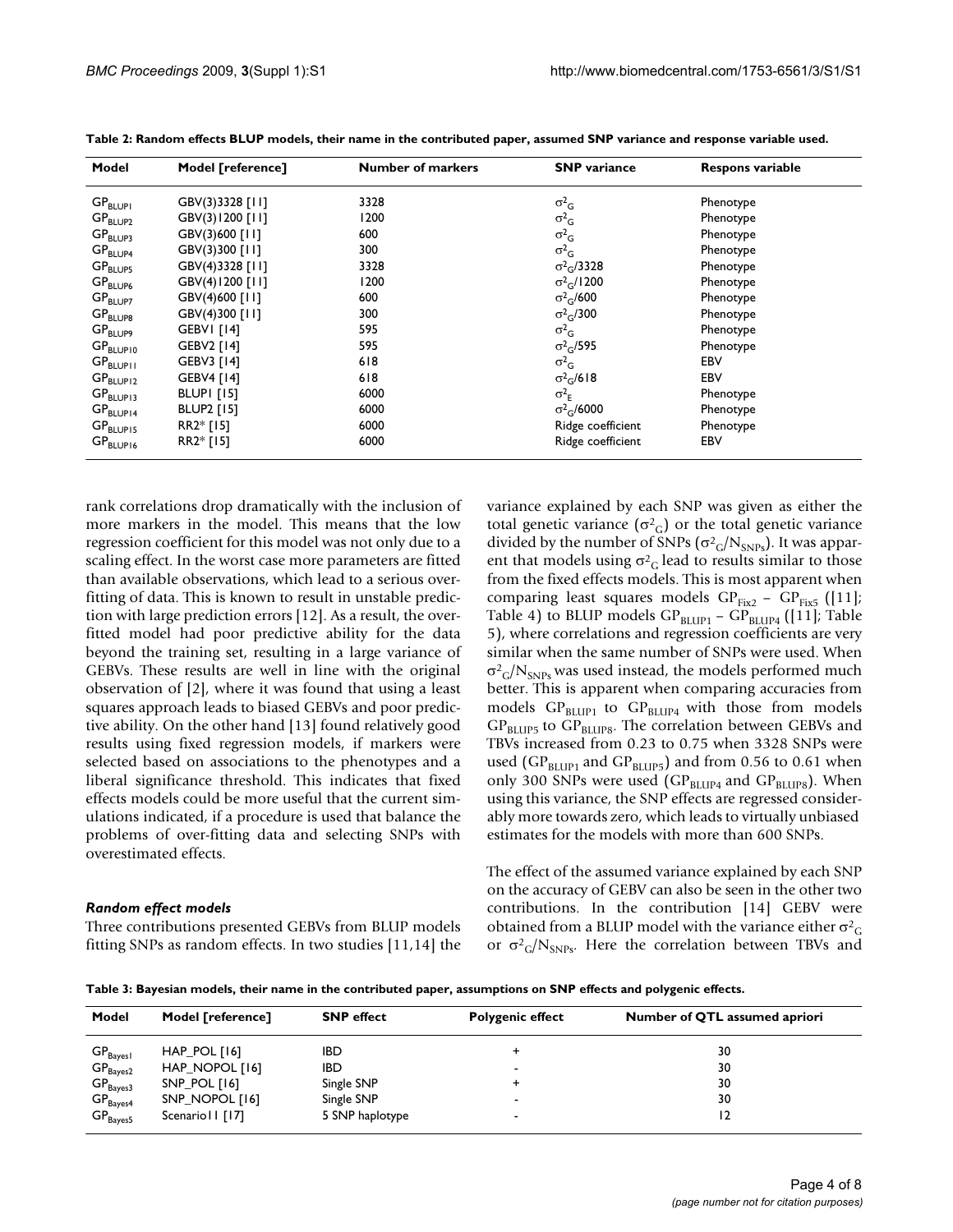

Minor allele frequency distribution

Figure 2 **Cumulative distribution of minor allele frequencies in the last 7 generations**.

GEBVs increased from 0.55 to 0.77 and the regression coefficient increased from 0.41 to 0.94, when phenotypic values were used as the response variable. In the study by Pimentel *et al*. [15], the correlation was 0.22 and the regression was 0.06 using a model with the variance of each SNP equal to residual variance, while the correlation was 0.51 and the regression was 0.31 using a model with the variance  $\sigma^2$ <sub>G</sub>/N<sub>SNPs</sub>. These results clearly show that the importance of fitting the SNP effects as random effects and providing a reasonable SNP variance increases with the number of markers included in the models.

# *Mixture distribution/Bayesian models*

Two contributions [16,17] analysed data with Bayesian methods and in total submitted GEBVs from five different models. GEBVs from all models were more accurate (Table 6) than the non-Bayesian models. All models had a high predictive ability with correlations between GEBVs and TBVs ranging from 0.84 to 0.92 averaged over generations  $G_{v1}$  to  $G_{v3}$ .

All Bayesian models used Gibbs sampling algorithms, in which marker or QTL effects were assumed to follow a mixture distribution, where relatively few markers were assumed to explain a large variance and a large number explained a very small variance. This is most likely the main reason for the improved performance of these models over the BLUP models in which all markers are assumed to explain the same amount of variance. The assumption of a homogeneous variance for all markers leads to a poor prediction of the effect of a QTL with a large contribution to the trait from a single marker even if they are in complete LD. In this simulated dataset the 10 largest QTL explain 82.9% of the genetic variance. This may favour the Bayesian models relative to BLUP models, compared to situations with a large number of QTL contributing more equally to the genetic variance.

# *Fitting single SNP or haplotype effects*

Following the internal validation by [17], it can be seen that, for this data, it was an advantage to fit effects of haplotypes rather than effects of single SNPs with the model used in [17]. It must be noted that the data were provided with known haplotypes. In real life, haplotypes are estimated with errors, which may affect the results. The advantage of using haplotypes in this study is most likely because there is higher LD between the haplotypes and the QTL than between any of the individual markers and the QTL. On the other hand there are some disadvantages of fitting haplotype effects. These disadvantages include: 1) for a given position there are more effects to be estimated, 2) large haplotypes are more likely to break up by recombinations, 3) haplotypes are more sensitive to errors in the map. Therefore, the optimal size of haplotypes is a trade-off between having a predictor in high LD with the underlying genes and the precision to estimate haplotype effects [18].

Models  $GP_{Bayes1}$  and  $GP_{Bayes2}$  fit haplotype effects with a correlation between alleles proportional to the probability of IBD. This is expected to perform better as more phenotypes contribute to the estimation of particular haplotype effects. However, Table 6 shows that the accuracies are slightly worse and regressions further from 1 compared with the other Bayesian models. In particular, it

**Table 4: Comparison of genomic estimated breeding values (GEBV) and true breeding values (TBV) for fixed effects models.**

| Model              | <b>Accuracy</b> | Regression coefficient <sup>2</sup> | Rank correlation <sup>3</sup> |
|--------------------|-----------------|-------------------------------------|-------------------------------|
| GP <sub>Fix1</sub> | 0.16            | 0.03                                | $-0.10$                       |
| GP <sub>Fix2</sub> | 0.23            | 0.06                                | 0.13                          |
| GP <sub>Fix3</sub> | 0.48            | 0.28                                | 0.29                          |
| GP <sub>Fix4</sub> | 0.54            | 0.41                                | 0.32                          |
| GP <sub>Fix5</sub> | 0.56            | 0.54                                | 0.37                          |

<sup>1</sup>Accuracy of GEBV measured as correlation between GEBV and TBV. <sup>2</sup>Regression of GEBV on TBV as a measure of bias. <sup>3</sup>Rank correlation between TBV and GEBV for individuals in the top 10% TBV rank.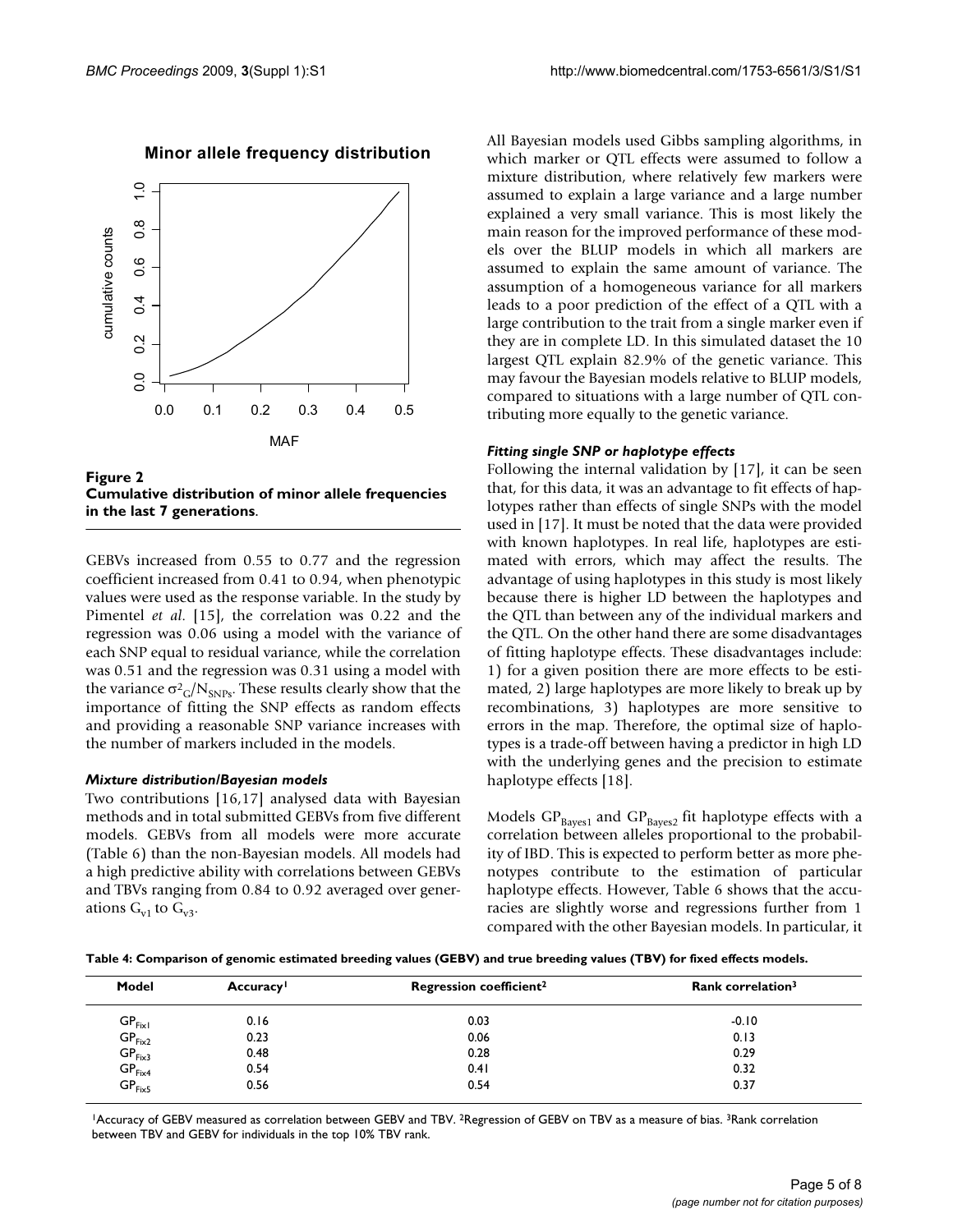| Model                           | <b>Accuracy</b> | <b>Regression coefficient</b> | <b>Rank correlation</b> |
|---------------------------------|-----------------|-------------------------------|-------------------------|
| $\mathsf{GP}_{\mathsf{BLUPI}}$  | 0.23            | 0.06                          | 0.14                    |
| $\mathsf{GP}_{\mathsf{BLUP2}}$  | 0.49            | 0.29                          | 0.28                    |
| $\text{GP}_{\text{BLUP3}}$      | 0.52            | 0.39                          | 0.31                    |
| $\mathsf{GP}_{\mathsf{BLUP4}}$  | 0.58            | 0.56                          | 0.38                    |
| $\text{GP}_{\text{BLUP5}}$      | 0.75            | 0.99                          | 0.40                    |
| $\text{GP}_{\text{BLUP6}}$      | 0.73            | 1.07                          | 0.45                    |
| $\text{GP}_{\text{BLUP7}}$      | 0.71            | 1.01                          | 0.46                    |
| $\text{GP}_{\text{BLUP8}}$      | 0.61            | 0.88                          | 0.44                    |
| $\mathsf{GP}_{\mathsf{BLUP9}}$  | 0.55            | 0.41                          | 0.20                    |
| $\mathsf{GP}_{\mathsf{BLUP10}}$ | 0.77            | 0.94                          | 0.35                    |
| $\mathsf{GP}_{\mathsf{BLUPII}}$ | 0.55            | 1.14                          | 0.19                    |
| $GP$ <sub>BLUP12</sub>          | 0.53            | 1.36                          | 0.25                    |
| $GP_{BLUP13}$                   | 0.22            | 0.06                          | $-0.02$                 |
| $\mathsf{GP}_{\mathsf{BLUP14}}$ | 0.51            | 0.31                          | 0.22                    |
| $GP_{BLUP15}$                   | 0.49            | 0.29                          | 0.21                    |
| $\mathsf{GP}_{\mathsf{BLUP16}}$ | 0.45            | 0.85                          | 0.17                    |

|  | Table 5: Comparison of genomic estimated breeding values (GEBV) and true breeding values (TBV) for BLUP models. |  |  |  |
|--|-----------------------------------------------------------------------------------------------------------------|--|--|--|
|--|-----------------------------------------------------------------------------------------------------------------|--|--|--|

1Accuracy of GEBV measured as correlation between GEBV and TBV. 2Regression of GEBV on TBV as a measure of bias. 3Average squared difference between GEBV and TBV. 4Rank correlation between TBV and GEBV for individuals in the top 10% TBV rank.

seems that the predictive ability, both assessed as accuracies and the rank correlations for the top animals, decreases faster over generations. A possible explanation is that the IBD based model is theoretically advantageous, but it may be associated with numerical problems. For instance, the IBD matrices calculated from pair wise comparisons of haplotypes are generally not positive definite and must be manipulated before inversion.

# *Inclusion of polygenic effects*

Comparing  $GP_{Bayes1}$  to  $GP_{Bayes2}$  and  $GP_{Bayes3}$  to  $GP_{Bayes4}$ (Table 6) shows no effect of including a polygenic component in the model for these analyses. However, we do not know what proportion of genetic variance can be captured by SNP markers in real data. If SNP markers don't capture all the genetic variance it is still important to include a polygenic component. In the present study, the total genetic effect was simulated from bi-allelic QTL and the markers were uniformly distributed across the whole genome. However, in real data, part of the genetic variance comes from structural variation such as copy number variation, inversion, deletion etc. [19]. Also the simulated population is very homogeneous. In real data there are likely to be genetic structures that lead to spurious associations [20]. In such situations inclusion of pedigree may improve predictions more that what is observed in this simulated dataset.

# *Using EBVs or phenotypic values as response variables*

Two of the contributions used both phenotypic values and EBVs as response variables in the analyses. In the study by Pimentel *et al.* [15], the correlation between TBV and GEBV derived from phenotypic values was slightly higher than the correlation for GEBV derived from EBVs. In the study by Macciotta *et al.* [14], using a model with SNP variance of  $\sigma^2$ <sub>G</sub>/N<sub>SNPs</sub>, the accuracy of GEBV based on EBVs was 0.53, but the accuracy was 0.77 for GEBV based on phenotypic values. The lower accuracy of GEBV obtained using EBVs as response variable is most likely due to information lost in the procedure of predicting breeding values, which do not have high accuracies themselves. If this is the case, EBVs should only be used as response variables when they have very high reliabilities. The same effect is seen in the models by [15] who also used both EBVs and phenotypes as the response variable.

**Table 6: Comparison of genomic estimated breeding values (GEBV) and true breeding values (TBV) for Bayesian models.**

| Model                          | Accuracy | <b>Regression coefficient</b> | <b>Rank correlation</b> |
|--------------------------------|----------|-------------------------------|-------------------------|
| $GP_{Bayes1}$                  | 0.84     | 0.85                          | 0.46                    |
| $GP_{Bayes2}$                  | 0.84     | 0.86                          | 0.48                    |
| $GP_{Bayes3}$                  | 0.86     | 0.94                          | 0.56                    |
|                                | 0.87     | 0.96                          | 0.56                    |
| $GP_{Bayes4}$<br>$GP_{Bayes5}$ | 0.92     | 0.98                          | 0.53                    |

1Accuracy of GEBV measured as correlation between GEBV and TBV. <sup>2</sup>Regression of GEBV on TBV as a measure of bias. <sup>3</sup>Average squared difference between GEBV and TBV. 4Rank correlation between TBV and GEBV for individuals in the top 10% TBV rank.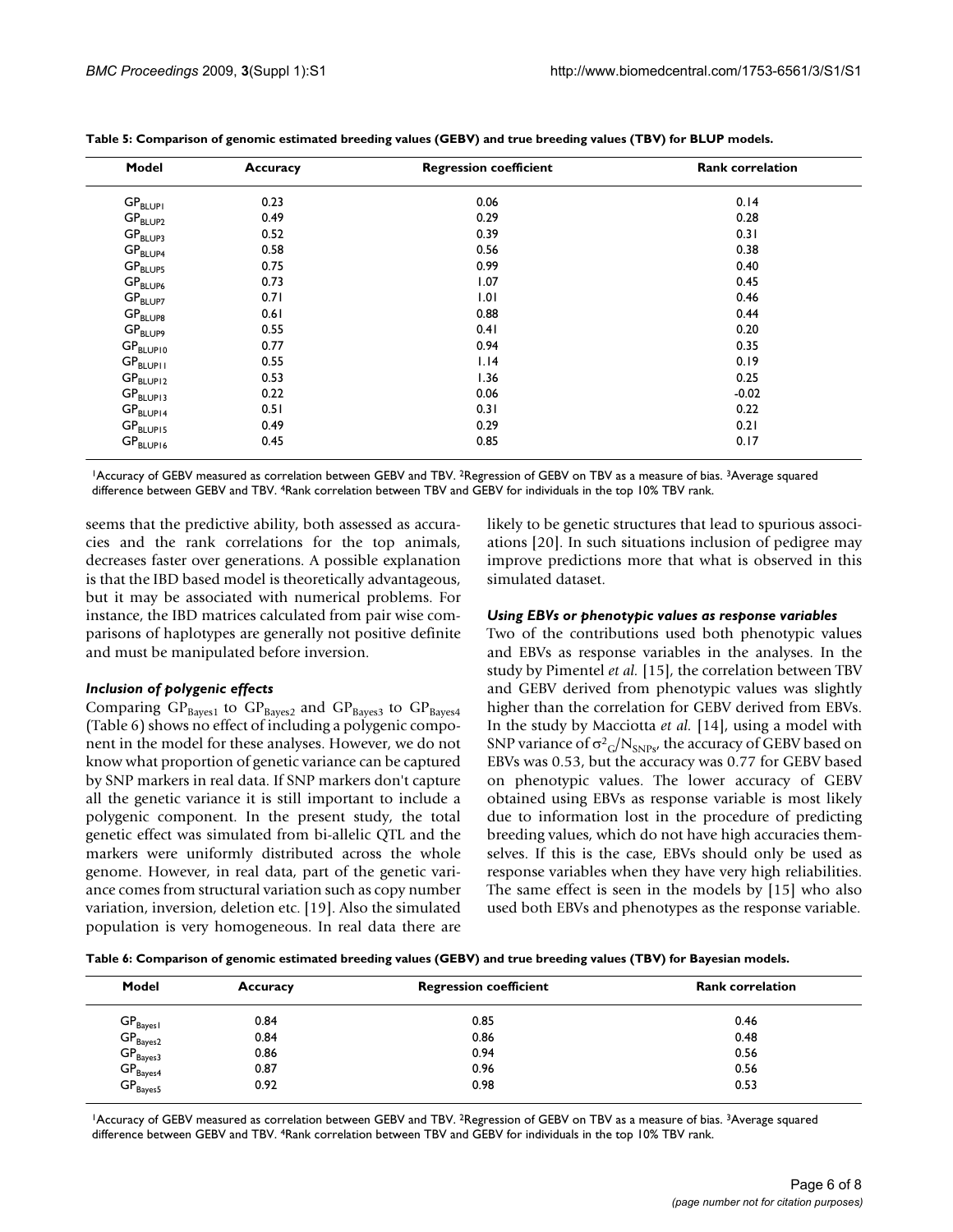## *Model validation*

Several workshop participants performed internal validations by either estimating correlations between GEBVs and phenotypes or EBVs in the training set or by cross validation. When correlations are calculated within the training set only, this reflects mainly how well the model fit the data in the training set and not necessarily how well the model predict the next generation. When a statistical model includes too many covariates, relative to the amount of data available, the model may fit the data perfectly but have a poor predictive ability. This was most obvious in the results obtained using fixed effects models. In [11], the correlation between EBV and GEBV in the training set was highest when all markers were included and declined as markers were removed. The predictive ability was, however, actually very poor for the fixed model with all markers ( $GP<sub>Fix1</sub>$ ) and increased as markers were removed from the model ( $GP<sub>Fix2</sub> - GP<sub>Fix5</sub>$ ).

To assess the predictive ability, it is necessary to perform model validation. There are many approaches to model validation. A common approach in statistical practice is cross-validation where data sample is partitioned into subsets. The analysis is then initially performed on a single of these subsets, while the others are retained for subsequent validation of the initial analysis. In the workshop, [15] validated the models using data of  $G_{t1}-G_{t3}$  as training data and  $G<sub>t4</sub>$  as test data. This approach may have the disadvantage of using EBVs for validation of GEBVs in  $G<sub>t4</sub>$ that were based on information from phenotypes of individuals in  $G_{t1}-G_{t3}$ . This creates a strong dependency between the data used for model development and validation, which could be avoided by using the phenotypic data in generation  $G_{t4}$  rather than EBVs. Villumsen *et al.* [17] used a 5-fold cross validation where in each of the five validation sets, 20% of the data in  $G_{t4}$ , were taken as test data. The advantage of cross validation is that it makes it possible to retain training data as large as possible, while obtaining the amount of total test data as large as required (with maximal total test data equal to the whole data). In the simulated data of this workshop this strategy proved very efficient in selecting models that predicted the TBVs in the validation data very accurately.

#### *Decrease of accuracies over generations*

While three generations were simulated for validation, results are given as the mean accuracy of all three generations. This is because we could see no clear trend as to which differences in the models lead to a higher decrease in accuracy over the three generations. The only obvious result was a clear relation between the accuracy of GEBVs in generation  $G_{v1}$  and the decline from  $G_{v1}$  to  $G_{v3}$ , such that models with a high accuracy declined less than models with low accuracies.

It must be noted that the current comparison is based on a single replicate of simulated data and therefore the conclusions must be interpreted with caution.

# **Conclusion**

The comparison of the different methods applied to the dataset by the workshop participants clearly shows a distinct clustering of the three approaches, where the Bayesian analyses gave the highest accuracies, followed by the BLUP models, while the fixed effects models generally had low accuracies and large error variance. However, some BLUP models were less biased than some Bayesian models. The BLUP models are clearly sensitive to the given SNP variance, because a BLUP does not estimate SNP variance, but takes the specified variance as the true variance. For instance, if the number of QTL would increase, and each QTL would have a smaller effect, it is expected that the differences between the BLUP and Bayesian models would be smaller. The current comparison suggests that Bayesian analyses on haplotypes or SNPs are the most promising approach for Genomic selection although the BLUP models may provide a computationally attractive alternative with little loss of efficiency. As already concluded by [2] fixed effect type models are unlikely to provide any gain over traditional pedigree indexes for selection.

#### **List of abbreviations used**

GEBV: genomic estimated breeding values; GS: genomic selection; TBV: true breeding value.

#### **Competing interests**

The authors declare that they have no competing interests.

#### **Authors' contributions**

MSL, ÖC, and DJK designed the simulations. GSa and MSL wrote simulation software. GSa performed the simulations and computed correlations to true breeding values. MSL drafted the manuscript and all authors contributed to interpretation of results.

#### **Acknowledgements**

This article has been published as part of *BMC Proceedings* Volume 3 Supplement 1, 2009: Proceedings of the 12th European workshop on QTL mapping and marker assisted selection. The full contents of the supplement are available online at [http://www.biomedcentral.com/1753-6561/](http://www.biomedcentral.com/1753-6561/3?issue=S1) [3?issue=S1.](http://www.biomedcentral.com/1753-6561/3?issue=S1)

#### **References**

- 1. Fernando RL, Grossman M: **Marker assisted selection using best linear unbiased prediction.** *Genet Sel Evol* 1989, **21:**467-477.
- 2. Meuwissen THE, Hayes BJ, Goddard ME: **[Prediction of total](http://www.ncbi.nlm.nih.gov/entrez/query.fcgi?cmd=Retrieve&db=PubMed&dopt=Abstract&list_uids=11290733) [genetic value using genome-wide dense marker map.](http://www.ncbi.nlm.nih.gov/entrez/query.fcgi?cmd=Retrieve&db=PubMed&dopt=Abstract&list_uids=11290733)** *Genetics* 2001, **157:**1819-1829.
- 3. Schaeffer LR: **[Strategy for applying genome-wide selection in](http://www.ncbi.nlm.nih.gov/entrez/query.fcgi?cmd=Retrieve&db=PubMed&dopt=Abstract&list_uids=16882088) [dairy cattle.](http://www.ncbi.nlm.nih.gov/entrez/query.fcgi?cmd=Retrieve&db=PubMed&dopt=Abstract&list_uids=16882088)** *J Anim Breed Genet* 2006, **123:**218-223.
- 4. Gianola D, Fernando RL, Stella A: **[Genomic-assisted prediction of](http://www.ncbi.nlm.nih.gov/entrez/query.fcgi?cmd=Retrieve&db=PubMed&dopt=Abstract&list_uids=16648593) [genetic value with semiparametric procedures.](http://www.ncbi.nlm.nih.gov/entrez/query.fcgi?cmd=Retrieve&db=PubMed&dopt=Abstract&list_uids=16648593)** *Genetics* 2006, **173:**1761-1776.